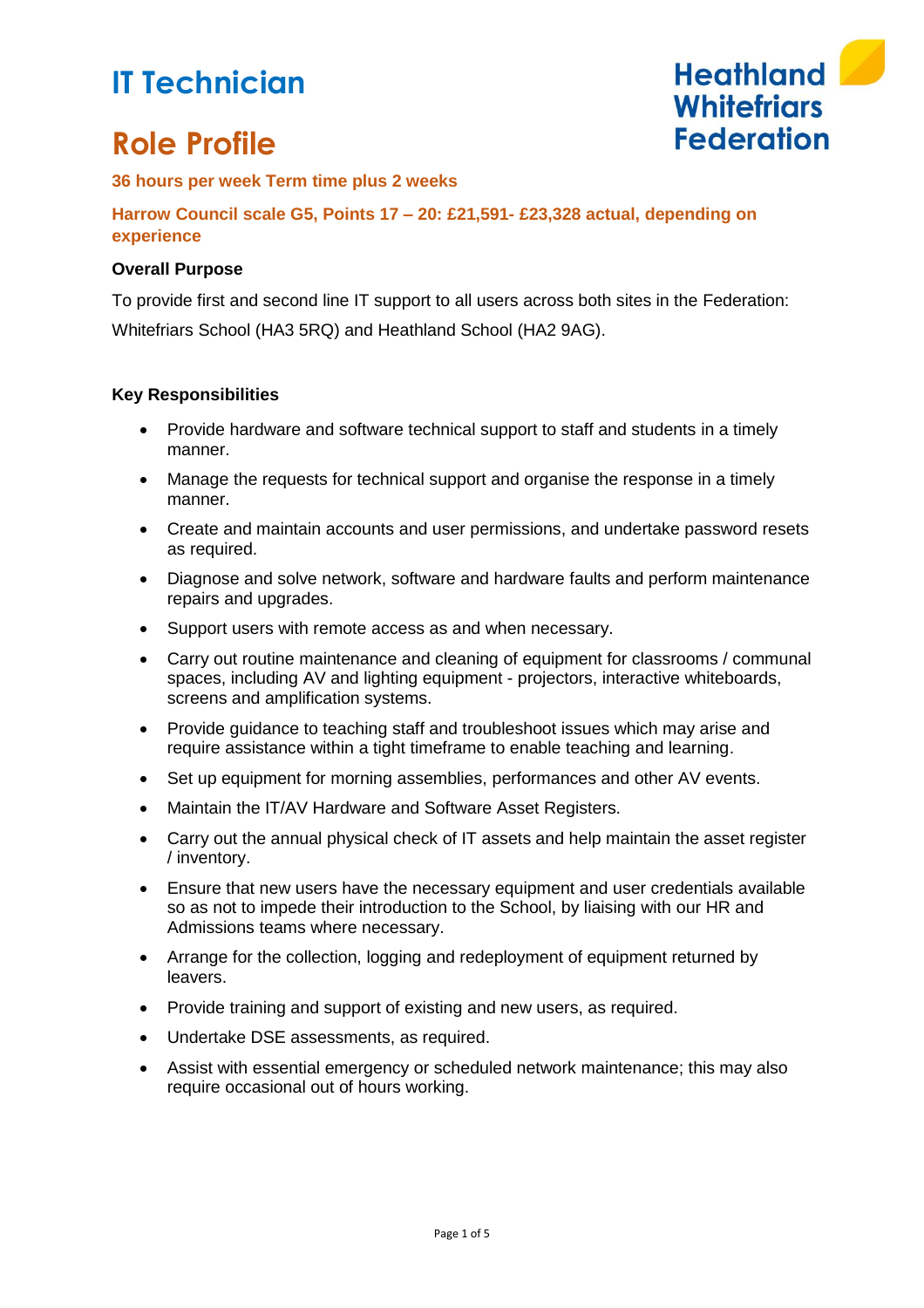• Keep up to date with current technology trends and to make recommendations to the IT Network Manager as to how appropriate technologies could be used to enhance or improve teaching, learning and administrative processes.

**Heathland Whitefriars** 

**Federation** 

- Monitor and maintain the telephone systems at both schools in the Trust in liaison with telephony provider/s when necessary.
- Respect the confidentiality of all matters relating to the Federation, pupils and staff at all times.

#### **Additional duties**

- Be aware of, read, understand and comply with federation policies and procedures, especially those relating to safeguarding and child protection, health, safety and security, confidentiality, data protection, and behaviour management, reporting all concerns to the appropriate person.
- Be aware of comply with and help advise on all aspects of GDPR legislation.
- Be responsible for promoting and safeguarding the welfare of children you come into contact with.
- Demonstrate a strong commitment to furthering equalities in both service delivery and employment practice.
- Establish constructive relationships with colleagues and other stakeholders to support the ethos of the School
- Participate in the School's performance management processes taking personal responsibility for identification of learning, development and training opportunities in discussion with your line manager.
- Recognise own strengths and areas of expertise and use these to advise and support others.

#### **Contribution to the whole life of the School:**

- To support and contribute to the overall ethos, work and aims of the Schools.
- To encourage the acceptance and inclusion of all children.
- To work co-operatively as a member of a team.
- To attend all necessary meetings.
- To adhere to all school policies.
- To actively participate in appropriate training when required.
- To report any stranger on site.
- To carry out any other duties as reasonably directed by your line manager and/ or the Headteachers.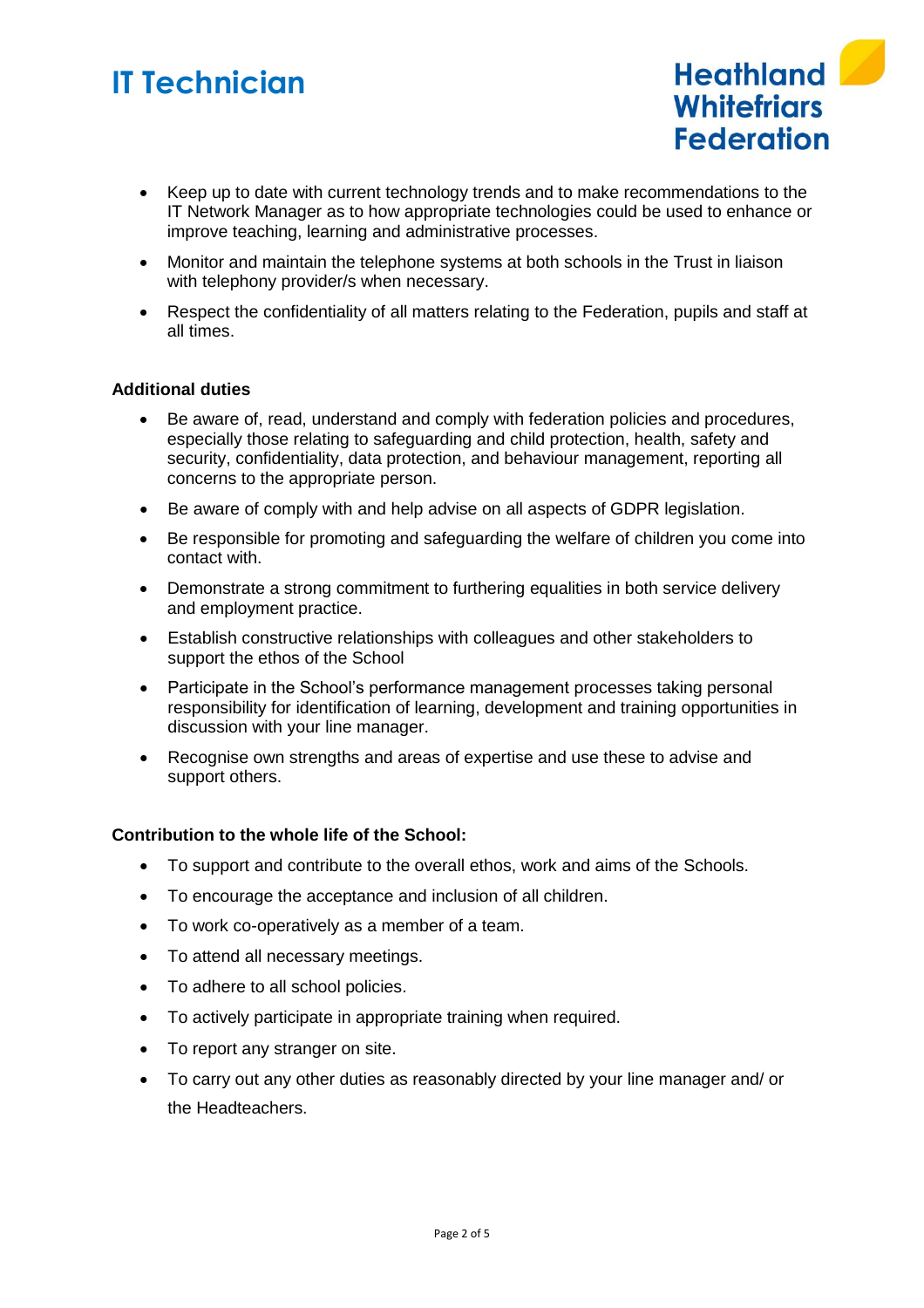

Please note that the above is illustrative of the general nature and level of responsibility of the work to be undertaken, commensurate with the grade. It is not a comprehensive list of all tasks that the post holder will carry out.

This job description may be amended at any time in consultation with the post holder.

### **Key Accountabilities**

The post holder is line managed by the IT Network Manager.

**Last reviewed:** \_\_\_\_\_\_\_\_\_\_\_\_\_\_\_\_\_\_\_\_\_\_\_\_\_\_\_\_\_\_\_\_\_\_\_\_\_\_\_

**Headteacher / line manager's signature:** \_\_\_\_\_\_\_\_\_\_\_\_\_\_\_\_\_\_\_\_\_\_\_\_\_\_

**Post holder's signature:** \_\_\_\_\_\_\_\_\_\_\_\_\_\_\_\_\_\_\_\_\_\_\_\_\_\_\_\_\_\_\_\_\_\_\_\_\_\_\_

**Date:** \_\_\_\_\_\_\_\_\_\_\_\_\_\_\_\_\_\_\_\_\_\_\_\_\_\_\_\_\_\_\_\_\_\_\_\_\_\_\_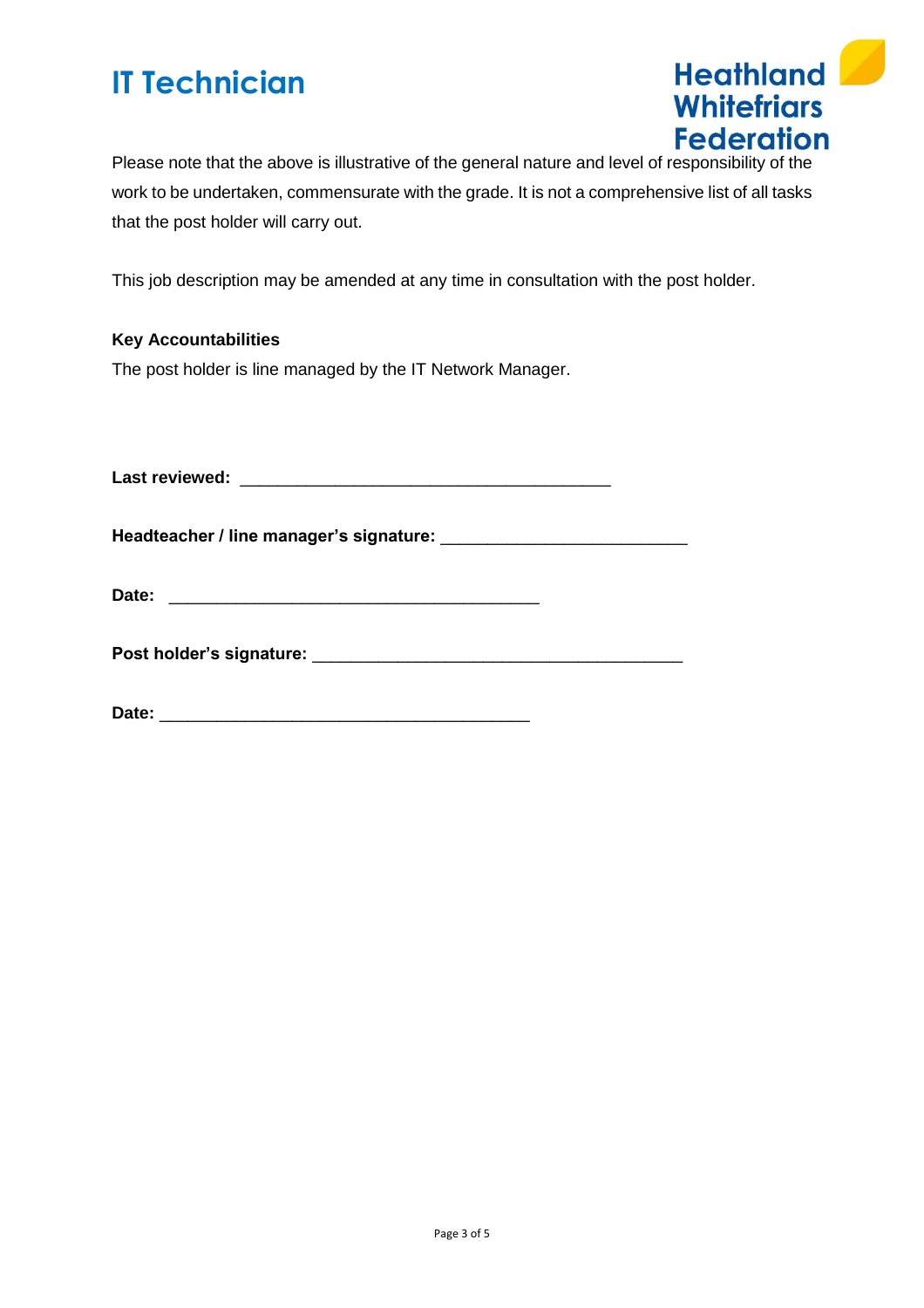## **Person Specification**



| <b>Essential</b>                                                                              | <b>Desirable</b>                                                                    |  |
|-----------------------------------------------------------------------------------------------|-------------------------------------------------------------------------------------|--|
| Qualifications                                                                                |                                                                                     |  |
| Educated to GCSE or equivalent with passes                                                    | CompTIA A+ Essential's certification                                                |  |
| in Maths and English                                                                          | Microsoft certification                                                             |  |
| Willingness to undertake further training                                                     |                                                                                     |  |
| <b>Skills and Experience</b>                                                                  |                                                                                     |  |
| An understanding of and experience using<br>Microsoft technologies (e.g. Windows 10,          | Experience of working in a school                                                   |  |
| Server 2016/19, Microsoft 365 incl.<br>SharePoint, SQL Server 2016/19)                        | Experience in a similar role                                                        |  |
| Experience in supporting Audio Visual                                                         | An understanding of and experience using<br>Apple\Android technologies.             |  |
| systems                                                                                       | Experience in providing telephone support<br>and using remote desktop support tools |  |
| Excellent problem solving and resolution<br>abilities on a wide range of software,            |                                                                                     |  |
| hardware and network issues.                                                                  | Experience using the LGfL Support site                                              |  |
|                                                                                               | Experience in supporting VoIP / SIP<br>telephone systems (Avaya IP Office)          |  |
|                                                                                               | Experience using an MDM Solution                                                    |  |
| <b>Personal qualities</b>                                                                     |                                                                                     |  |
| Hardworking and reliable with excellent<br>attendance and punctuality                         |                                                                                     |  |
| Excellent verbal and written communication<br>skills                                          |                                                                                     |  |
| A positive outlook and a 'can do' approach;                                                   |                                                                                     |  |
| An effective team player but also able to think<br>and work independently                     |                                                                                     |  |
| Committed to building and maintaining<br>positive relationships with a wide range of<br>staff |                                                                                     |  |
| Committed to student welfare and the<br>safeguarding principles of the school                 |                                                                                     |  |
| Committed to maintaining confidentiality at all<br>times                                      |                                                                                     |  |